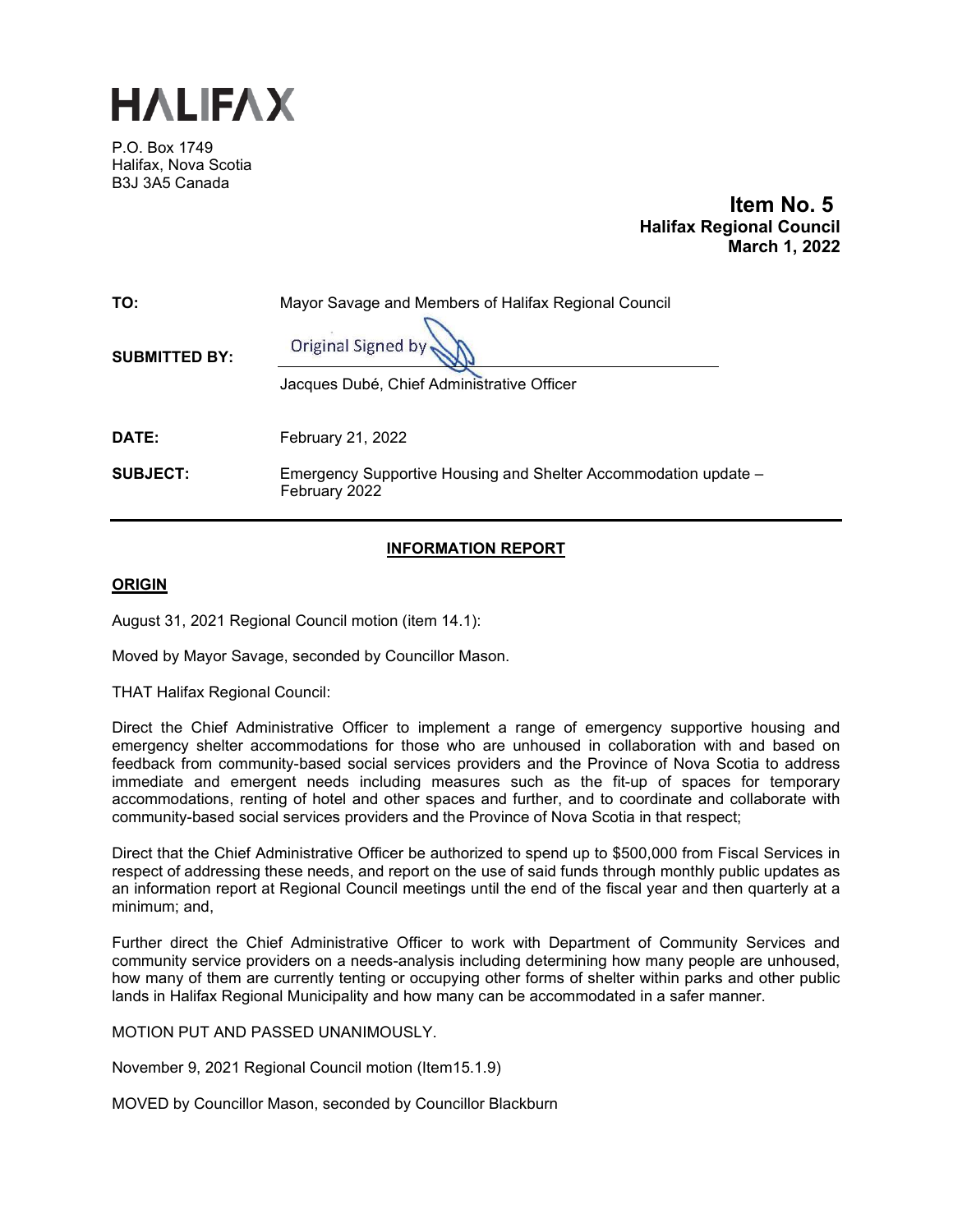THAT Halifax Regional Council direct that the Chief Administrative Officer be authorized to spend up to \$3.2 million from Fiscal Services to purchase, install and maintain modular units at two sites and to address suitable temporary housing to address needs of unhoused residents. Regular updates to Regional Council will occur monthly until the end of the fiscal year and then quarterly at minimum.

## MOTION PUT AND PASSED UNANIMOUSLY.

November 9, 2021 Regional Council motion (Item15.1.4)

MOVED by Councillor Cuttell, seconded by Councillor Kent THAT Halifax Regional Council direct that the Chief Administrative Officer be authorized to spend up to an additional \$1,200,000 from Fiscal Services to purchase and install modular units at two sites and to address suitable temporary housing to address needs of unhoused residents.

MOTION PUT AND PASSED UNANIMOUSLY.

## **LEGISLATIVE AUTHORITY**

The *Halifax Regional Municipality Charter*, S.N.S. 2008, c. 39 provides:

- 7A The purposes of the Municipality are to
	- …

(b) provide services, facilities and other things that, in the opinion of the Council, are necessary or desirable for all or part of the Municipality; and

(c) develop and maintain safe and viable communities.

## **BACKGROUND**

Halifax is in an emergency shelter crisis on top of a housing crisis. The city is growing at an unprecedented rate and increased homelessness is one result. There are approximately 200 shelter beds in Halifax and over 450 people experiencing homelessness, a rate of one shelter bed for every 2.5 people experiencing homelessness on any given night. In addition, the city's rental vacancy rate is below 1%, the minimum wage is \$13.40 and the average cost of a 1-bedroom apartment is \$1600. While federal and provincial governments continue to invest in rapidly built new housing, including supportive housing options, the homelessness crisis continues to persist. New pathways to ensure access to emergency shelter are needed until an adequate amount of deeply affordable housing, as well as supportive housing, is made available.

In August 2021, Halifax Regional Council identified \$500,000 for use in addressing urgent and emergency needs related to homelessness and directed the Chief Administrative Officer to work with the Province of Nova Scotia and community partners to explore use of this funding. On November 9, 2021 Regional Council directed that the Chief Administrative Officer be authorized to spend up to an additional \$3.2 million for this purpose and on January 11, 2022 Regional Council approved another \$1.2 million. The majority of this additional \$4.4 million is to support installation of modular units on sites in Dartmouth and Halifax.

The situation with homelessness is dynamic and changes frequently. Therefore, monthly updates provided to Regional Council will be reflective of a specific period, up to the point of having a report prepared in time for review and distribution on the Council agenda. This is the sixth monthly update report requested by Council and covers the period up to and including February 21, 2022.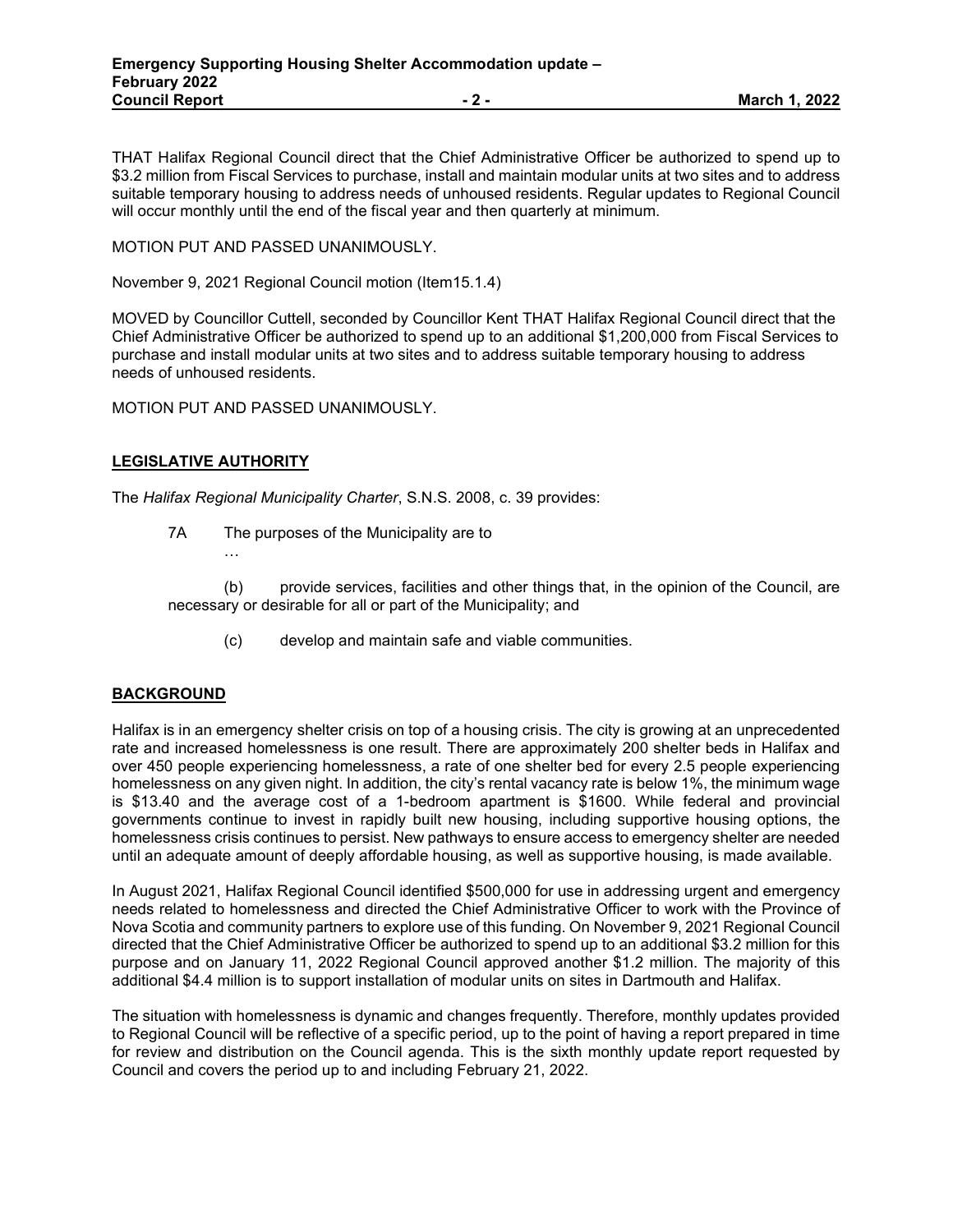## **DISCUSSION**

#### **Modular Units**

Work on the location at Flotilla Lane / Alderney Drive / Church Street in Dartmouth for modular units to accommodate clients of the Out of the Cold shelter has been substantially completed. Occupancy permits were received for the 4 modular sleeping units (total capacity 24 persons) on January 13 and residents moved in on January 16. Construction and modification of the modular unit to accommodate the two barrierfree bedrooms (with total capacity for two individuals) and single washroom has been completed and the unit was turned over to the service provider on February 8. Modification of the modular unit to accommodate the commercial kitchen has been impacted by supply chain issues and completion of this work is expected by late March. Out of the Cold staff are using alternative solutions until the full kitchen is available.

The Municipality has signed a license agreement with the Province of Nova Scotia, which is responsible for determining placement of individuals and providing wrap-around services onsite through Out of the Cold. HRM purchased the units, is providing all normal municipal services (i.e. garbage pick-up, snow removal), and is covering the cost of utilities and maintenance. Most individuals who have been residing at the Gray Arena, which was being used as a temporary shelter, have moved to the Dartmouth modular site. Alternate accommodations have been provided by the province to those individuals at the arena who did not relocate to a modular unit. The arena is again accepting bookings from the public.

Once the Dartmouth site was completed, the municipality shifted focus to completing the Halifax modular site, which is on a portion of the parking area of the Centennial Pool accessed from Cogswell Street. Key factors in helping choose this location include but are not limited to the property being owned by the municipality, meeting the applicable zoning requirements, and being located within reasonable proximity to important supports and services that occupants may need, including transit. Six modular units, an accessible unit, and support units (for a total of nine units) are being installed at this site. The units are expected to accommodate 38 individuals, based on single occupancy.

As of the writing of this report, the surveyed layout and construction of the structural support system for the Halifax modular units is ongoing. The civil site work (i.e. installation of water, sanitary and electrical infrastructure) within Cogswell Street and on site is expected to be completed by the end of February. All construction permits have been received. Seven modular units have been delivered and stored at Bird Construction's equipment yard and the two remaining units will be delivered to the site at the time of installation. The municipality continues to work with partners to complete the work as quickly as possible. As with the Dartmouth site, exact timing for occupancy is dependent upon the province, which is responsible for determining placement of individuals and providing wrap-around services onsite through a contracted service provider.

Estimated costs to purchase, install and maintain the modular units to the end of the 2021/22 fiscal year are as follows:

- Dartmouth site purchase and installation is estimated at \$1,774,356;
- Halifax site purchase and installation is estimated at \$2,206,937;
- Anticipated operating costs for utilities and maintenance at both sites is estimated at \$15,000.

The anticipated costs identified with the construction of both sites have increased due to unforeseen circumstances. Typically, the management of a capital construction project includes sufficient time for the development of a well-defined scope of work that assists with accurate budgeting and cost estimates. Due to the unique nature and urgency of this project, risks associated with unknown issues, program requirements and other variables have had an impact on the budget and schedule for both projects.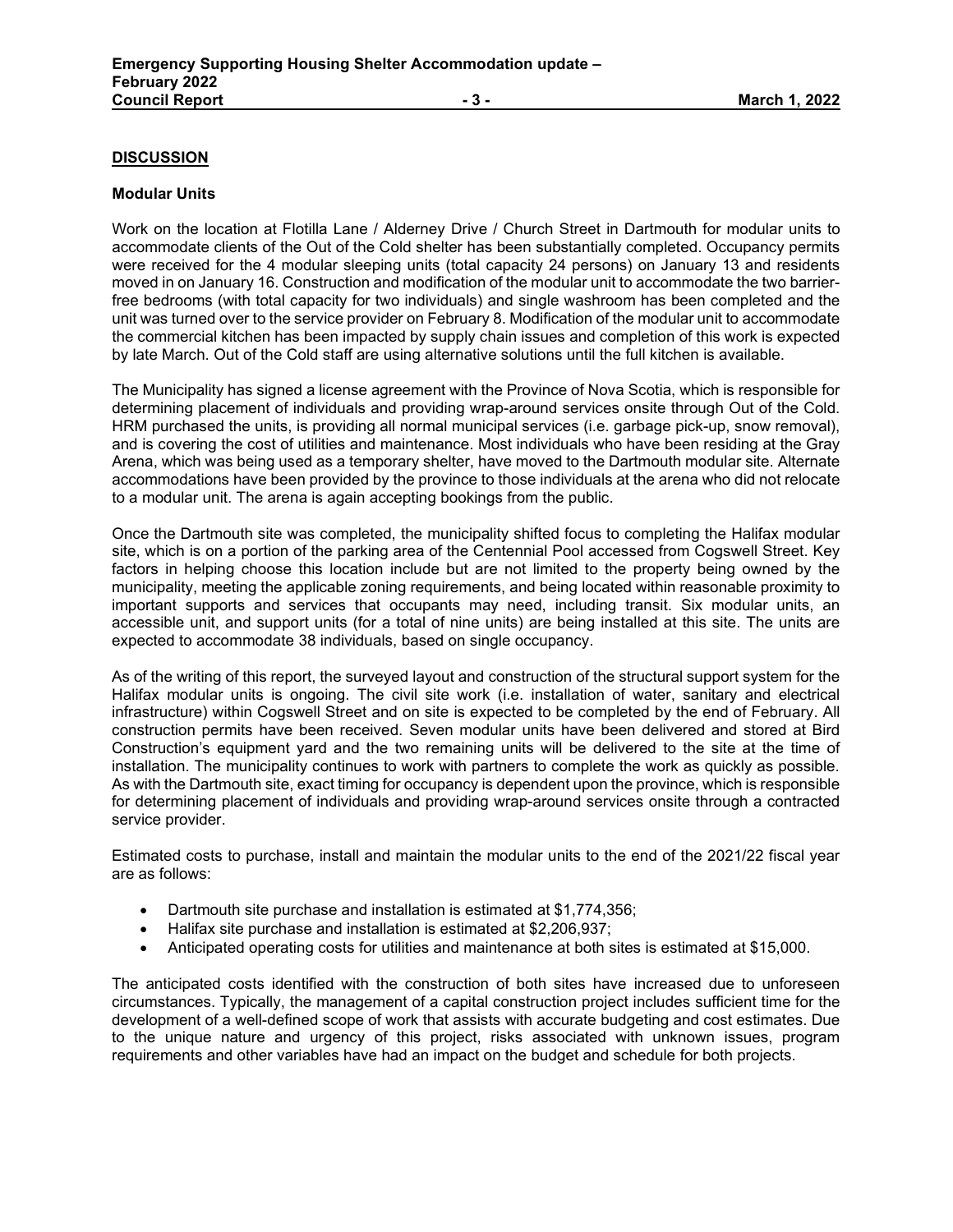## **Partnerships**

An ongoing priority for the municipality and its partners is to work with persons sleeping outdoors to try to identify suitable temporary housing options. Staff from the municipality and partner organizations are making best efforts to visit sites regularly and, in coordination with multiple service providers, placement of people in hotel rooms and other shelter options has been occurring regularly. Staff are aware of more than 20 locations at which people are sleeping outside. This number may not be accurate because it is estimated from different sources, including information from community outreach workers and the municipal 311 system. In addition, due to the transitory nature of residents sleeping outside, the number of sites and/or individuals onsite can vary daily.

The municipality has provided a portion of the Council-approved funding to a coalition of 11 community service providers (COPSO) to use for crisis hotel stays. In conjunction with service providers, the municipality is also directly covering the cost of hotel rooms for some individuals. This funding has created a rapid support model to provide immediate access to safe, indoor space via hotel accommodation essentially a scattered site emergency bed program run collaboratively by community agencies. The range of members in the coalition enables broad access to support from across the system (youth, families, men, women, domestic violence survivors, etc.). Agencies can refer clients to the COPSO funding as a last resort and each person referred must be attached to a support worker as a condition of acceptance. Currently, these agencies are providing support to people staying in hotels at no additional cost.

The COPSO model was proposed in September as a temporary (6 to 8 week) program to connect people to indoor accommodation, primarily those who had been sleeping rough. Although the program was intended to act as a short-term bridge to provincially funded housing options, the emergency shelter crisis has resulted in continued need for access to immediate hotel accommodation. To date, the municipality has provided emergency shelter accommodation via hotel rooms for 133 people experiencing homelessness. **This activity has added 4153 shelter bed nights to the system, the equivalent of 27 shelter beds nightly.**

As of the writing of this report, there are 49 people in 41 hotel rooms being paid for by the municipality, either directly or through COPSO funding. If all 41 rooms remain occupied, the projected 2021/22 municipal cost for hotel rooms will be approximately \$900,000.

Municipal staff are working closely with provincial colleagues to support the province in its role as the lead in addressing homelessness. Regular meetings are occurring with provincial staff to better combine resources, clarify roles and responsibilities, and conduct joint planning. In early January 2022, municipal staff presented numbers and costs to provincial staff and requested that all individuals being supported in hotels via COPSO or direct municipal funding be transferred to a more stable funding source. Provincial staff have indicated that they are working on a response to the request but, as of the writing of this report, no additional detail has been provided.

It is expected that homelessness will continue to be a significant social issue and the municipality will maintain some role in providing facilitation for those sleeping in parks and other locations and supporting the province in delivering on its mandate.

## **FINANCIAL IMPLICATIONS**

Of the \$4,900,000 approved by Regional Council, total expenditures as of February 21 were \$2,921,952. Most of this spending is for purchase and installation of the modular units. Additional costs include the funding provided to COPSO, costs for short-term hotel stays funded directly by the municipality, and security and supplies at Gray Arena during the period it was used as a temporary shelter.